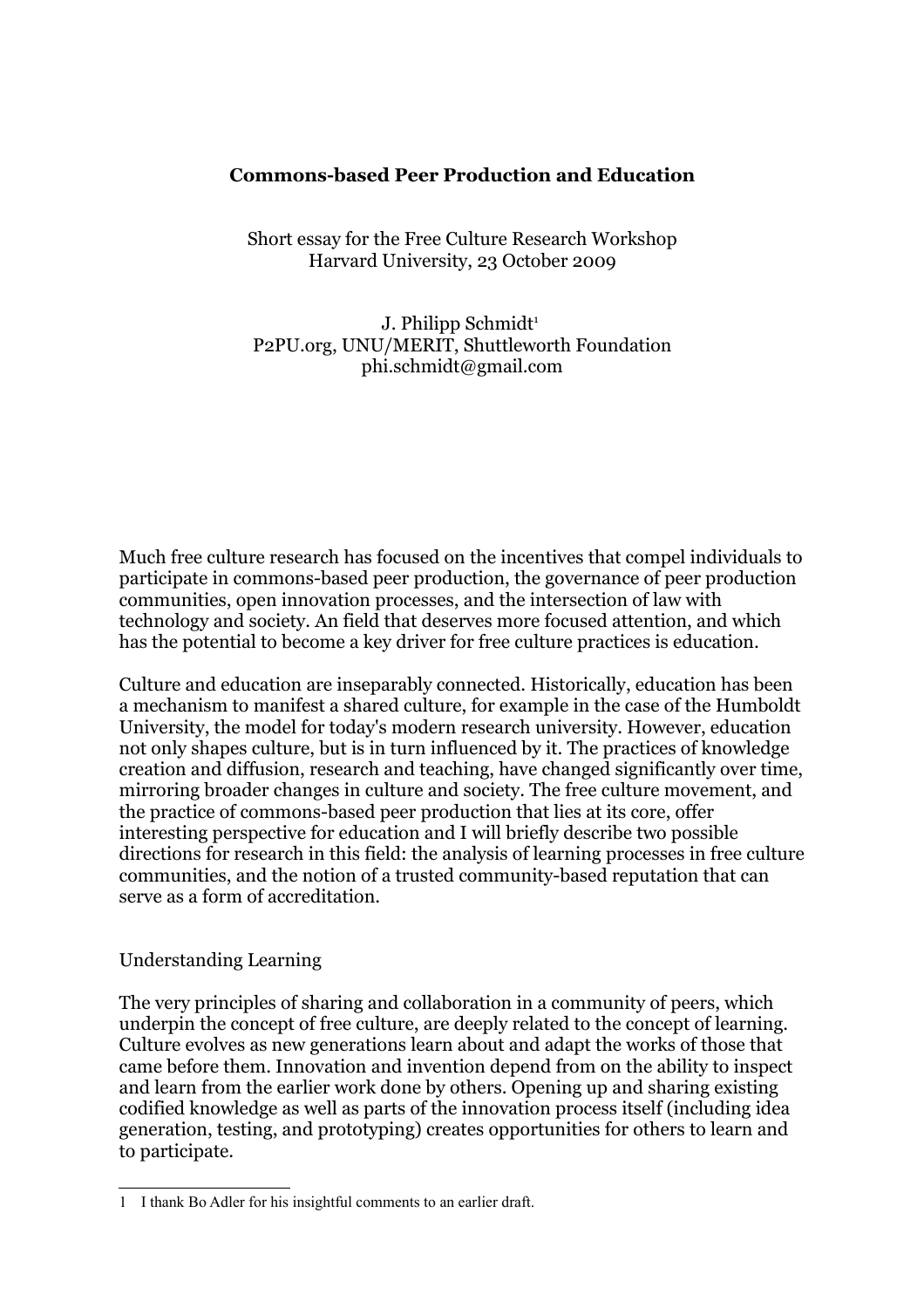It is therefore not surprising that upon closer inspection of commons-based peer production communities we find learning at their core. Open source software developers state that gaining new knowledge and sharing knowledge with others (learning and teaching) are key motivations for their participation. Equally, learning is an intrinsic part of user-centered innovation processes where individuals exchange designs and improve upon them. Learning in these projects is not limited to facts and ideas, but extends to social behaviors and dispositions. Participants in online gaming communities develop communication and leadership skills, and contributors to social media sites exhibit high levels of media literacy and are comfortably working with video, audio and photo.

In a commons-based peer production framework, the concepts of (i) learning and (ii) assessment of learning become inseparable. The community continuously reviews and evaluates the contributions of its members. Open source software developers do not write exams, but the quality of their work (as an indicator for their knowledge) is tested as part of the project's inherent quality review process. Acceptance of a developer's software code into the release of the application is the equivalent of passing an exam.

The realization that a community of peers is able to effectively evaluate the individual learning achievements of its members is important in the context of education. The types of skills that are relevant in the digital economy are difficult to test through standardised exams: ability to analyse complex information, collaborate with others, and show leadership do not lend themselves to testing, but are better observed on an individual basis. In addition, there is enormous growth in the demand for education, and today's common models for assessment, which require an individual expert to review the work of students, does not scale. A peer assessment model as demonstrated in commons-based peer production offers an alternative that addresses both these challenges.

This leads us to two research questions: How can the intrinsic assessment mechanism we observe in open source software projects be applied to other domains, especially those that do not typically include the collaborative construction of an artefact? And secondly, how can these social assessment mechanisms be applied to formal education to improve the relevance of the skills that are being evaluated?

Reputation as a function of trust in aggregate opinions.<sup>[2](#page-1-0)</sup>

We make decisions by referring to information sources we trust, for example, we ask our friends or colleagues for their opinion of a book. If we receive two contradicting recommendations, we calculate a level of trust in each to make a purchasing decision. We can refer to the total level of trust we have in a person's opinion as their reputation.

<span id="page-1-0"></span><sup>2</sup> There is another form of reputation, which is the result of an individual's online activity not necessarily in free culture communities. A recent experiment at MIT indicates that a person's sexual orientation (heterosexual or homosexual) can be learned -- with some level of error -- by analyzing their network of friends. In homophobic societies this information could lead to discrimination. Research around privacy and reputation in free culture communities is needed, but my interest lies in the first type of reputation.